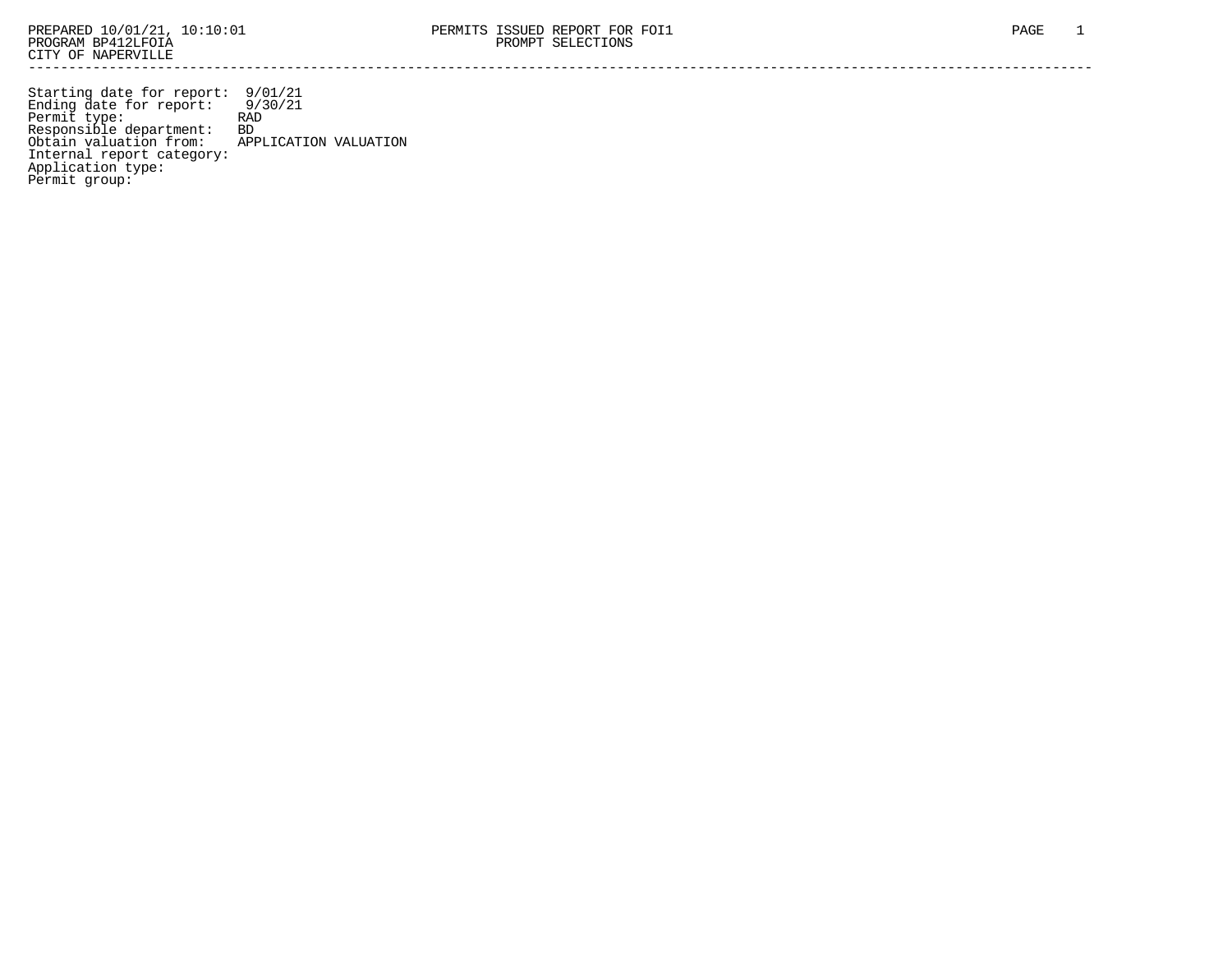## PREPARED 10/01/21, 10:10:01 PERMITS ISSUED REPORT PAGE 1 PAGE 1 PROGRAM BP412LFOI1 9/01/21 THRU 9/30/21 CITY OF NAPERVILLE **Example 20** CITY OF NAPERVILLE PERMIT TYPE - RAD ROOM ADDITION OBTAINED VALUATION FROM APPLICATION VALUATION

| APPLICATION APPLICATION TYPE AND DESCRIPTION<br>DATE<br>VALUATION                                                                                             | Parcel Number<br>Alternate ID Code                                                                 | PROPERTY OWNER/<br>CONTRACTOR                      |
|---------------------------------------------------------------------------------------------------------------------------------------------------------------|----------------------------------------------------------------------------------------------------|----------------------------------------------------|
| 21-00000369 RAD RES ADDITIONS (NEW SQ FTG)                                                                                                                    | 457 E HILLSIDE RD                                                                                  |                                                    |
| ----------- 2/09/21 \$100000<br>Contractor #:                                                                                                                 |                                                                                                    |                                                    |
| STRUCTURE - 000 000<br>PERMIT TYPE - RAD 00 ROOM ADDITION<br>-----------                                                                                      |                                                                                                    | SELENT INC                                         |
| 21-00002318 RAD RES ADDITIONS (NEW SQ FTG) 1402 CHESTNUT RIDGE DR                                                                                             |                                                                                                    |                                                    |
| ----------- 5/26/21 \$20000<br>Contractor #: 630-263-6256 \$20000                                                                                             | D-07143060070000N199 -81 CURT MALM                                                                 |                                                    |
| <b>DIAUGLIURE - UUU UUU ABOVE GARAGE ADDITION<br/>PERMIT TYPE -       RAD   00 ROOM ADDITION</b><br>-----------                                               |                                                                                                    |                                                    |
| 21-00002927 RAD RES ADDITIONS (NEW SQ FTG)                                                                                                                    | 1205 MILLET ST                                                                                     |                                                    |
| ----------- 6/28/21 \$25000<br>Contractor #: 630-355-1122 \$25000                                                                                             |                                                                                                    | D-08073020240000N365 -55 SIENA CUSTOM BUILDERS     |
| STRUCTURE - 000 000<br>PERMIT TYPE - RAD 00 ROOM ADDITION<br>.                                                                                                |                                                                                                    | COMPLETE FLASHING                                  |
| 21-00002970 RAD RES ADDITIONS (NEW SO FTG) $1617$ KENYON DR                                                                                                   |                                                                                                    |                                                    |
| Contractor #: 630-279-2222                                                                                                                                    |                                                                                                    | D-08283130100000N160 -149 GREAT AMERICAN EXTERIORS |
| STRUCTURE - 000 000<br>PERMIT TYPE - RAD 00 ROOM ADDITION                                                                                                     | $\begin{array}{ll}\n\text{ISSUE} & \text{DATE} \\ \text{SUBCONTRACTOR(S)}\n\end{array}$<br>9/10/21 |                                                    |
| 21-00003311 RAD RES ADDITIONS (NEW SQ FTG)                                                                                                                    | 1850 PRINCETON CR                                                                                  |                                                    |
| ---------- 7/19/21 \$100000 \$100000 b-08284030020000N160 -150 AM REALTY MANAGEMENT, INC<br>Contractor #: 847-338-0456                                        |                                                                                                    |                                                    |
| STRUCTURE – 000 000 PARTIAL ROOF STRUCTURE/SHINGLES/INT DRYW ISSUE DATE<br>DEPMIT TYPE – PAD 00 POOM ADDITION<br>PERMIT TYPE - RAD 00 ROOM ADDITION $9/30/21$ |                                                                                                    | OUALITY RESTORATION & ROOFING<br>ENERGY CO         |
| .<br>21-00003358 RAD RES ADDITIONS (NEW SO FTG) 1907 SPICE CR                                                                                                 |                                                                                                    |                                                    |
| $\begin{array}{ccc}\n-2 & -2 & -2 \\ \text{Contractor} & \text{#:} & 630-778-7278\n\end{array}$ \$138576<br>Contractor #: 630-778-7278                        |                                                                                                    | D-08284200020000N693 -150 PAUL DAVIS RESTORATION   |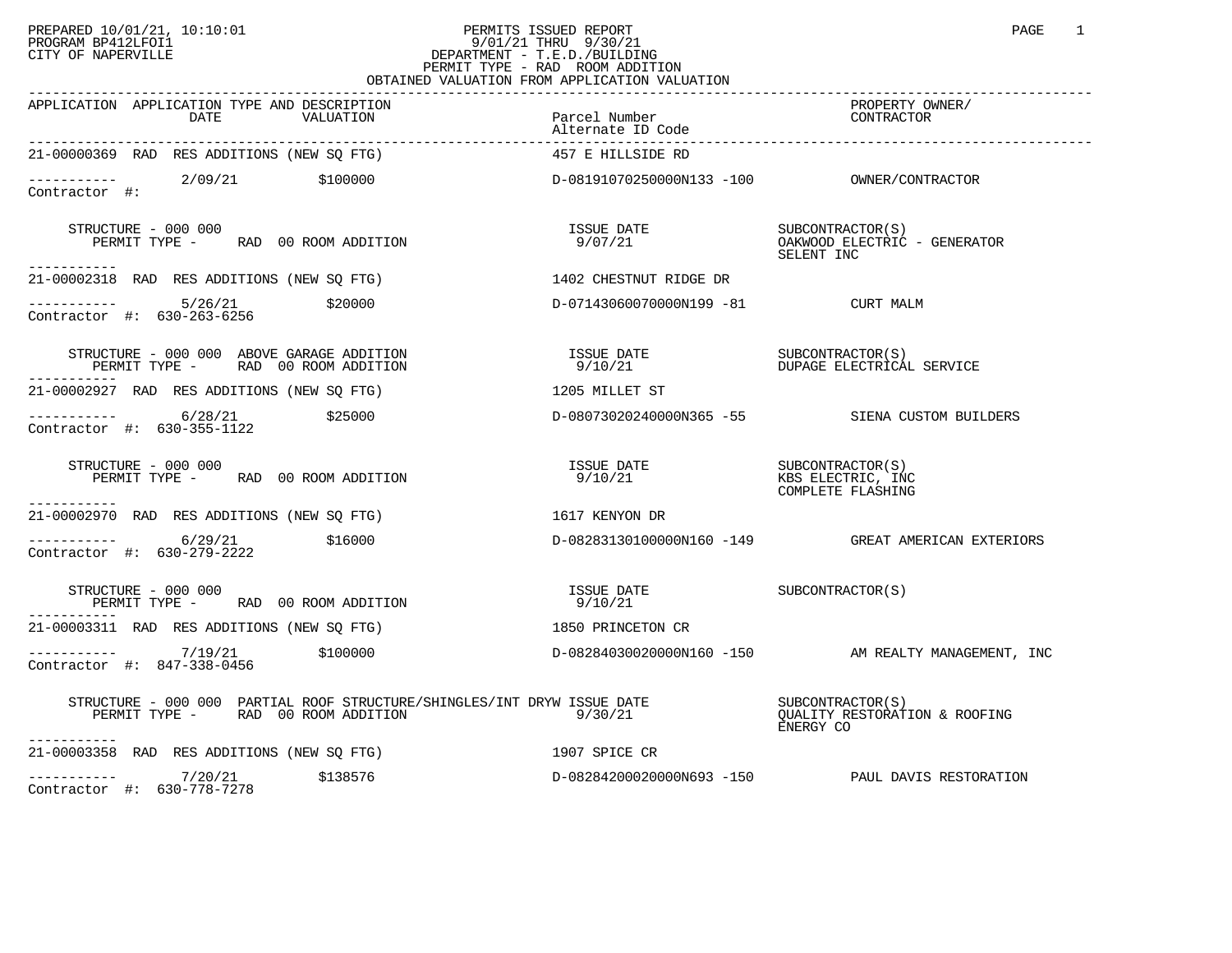## PREPARED 10/01/21, 10:10:01 PERMITS ISSUED REPORT PAGE 2 PROGRAM BP412LFOI1 9/01/21 THRU 9/30/21 CITY OF NAPERVILLE **Example 20** CITY OF NAPERVILLE PERMIT TYPE - RAD ROOM ADDITION

| OBTAINED VALUATION FROM APPLICATION VALUATION                             |                                              |                                                                                                        |  |
|---------------------------------------------------------------------------|----------------------------------------------|--------------------------------------------------------------------------------------------------------|--|
| APPLICATION APPLICATION TYPE AND DESCRIPTION<br>DATE                      | VALUATION Parcel Number<br>Alternate ID Code | PROPERTY OWNER/<br>CONTRACTOR                                                                          |  |
| 21-00003358 (CONTINUED)<br>-----------                                    |                                              |                                                                                                        |  |
|                                                                           |                                              | SUBCONTRACTOR(S)<br>WM ROOFING & MASONARY & MORE<br>LITTLE ELECTRICAL CONTRACTORS<br>FLAT TOP PLUMBING |  |
| -----------<br>21-00003551 RAD RES ADDITIONS (NEW SQ FTG)                 | 2708 SILVER SPUR CT                          |                                                                                                        |  |
| ___________<br>7/30/21<br>\$60000<br>Contractor #: 630-558-7576           | W-01013030180000N1243-203 DAVID OSLENG       |                                                                                                        |  |
| STRUCTURE - 000 000<br>PERMIT TYPE - RAD 00 ROOM ADDITION<br>------------ | ISSUE DATE<br>9/22/21                        | SUBCONTRACTOR(S)<br>EXCALIBUR ROOFING<br>UNITY ELECTRIC INC                                            |  |
| 21-00003568 RAD RES ADDITIONS (NEW SQ FTG)                                | 1915 NUTMEG LN                               |                                                                                                        |  |
| $--------- 7/30/21$<br>Contractor #: 630-966-8545                         |                                              | D-08284180100000N693 -150 UNLIMITED FIRE RESTORATION INC                                               |  |
|                                                                           |                                              | UNLIMITED FIRE RESTORATION INC<br>MDS ELECTRIC INC<br>WKU PLUMBING SERVICE                             |  |
| -----------<br>21-00003601 RAD RES ADDITIONS (NEW SQ FTG)                 | 2048 COBBLEBROOK LN                          |                                                                                                        |  |
| 8/03/21 \$278000<br>Contractor #: 630-778-7278                            |                                              | D-08284190350000N693 -150 PAUL DAVIS RESTORATION                                                       |  |
| STRUCTURE - 000 000<br>PERMIT TYPE - RAD 00 ROOM ADDITION<br>-----------  | ISSUE DATE<br>9/27/21                        | SUBCONTRACTOR(S)<br>WM ROOFING & MASONARY & MORE<br>LITTLE ELECTRICAL CONTRACTORS<br>FLAT TOP PLUMBING |  |
| 21-00003803 RAD RES ADDITIONS (NEW SQ FTG)                                | 2064 SHADY GROVE CT                          |                                                                                                        |  |
| ----------- 8/16/21<br>\$17300<br>Contractor #: 630-854-5938              |                                              | D-08284170550000N693 -150 JAGUAR CONSTRUCTION                                                          |  |
| PERMIT TYPE $-$ RAD 00 ROOM ADDITION<br>STRUCTURE - 000 000               | ISSUE DATE<br>9/22/21                        | SUBCONTRACTOR(S)<br>WISE GUYS HOME INSPECTIONS LLC                                                     |  |
| 21-00003887 RAD RES ADDITIONS (NEW SQ FTG)                                | 1907 NUTMEG LN                               |                                                                                                        |  |
| $--------$ 8/19/21<br>Contractor #: 630-392-8032                          |                                              | D-08284180080000N693 -150 GLOBAL CUSTOM ROOFING                                                        |  |